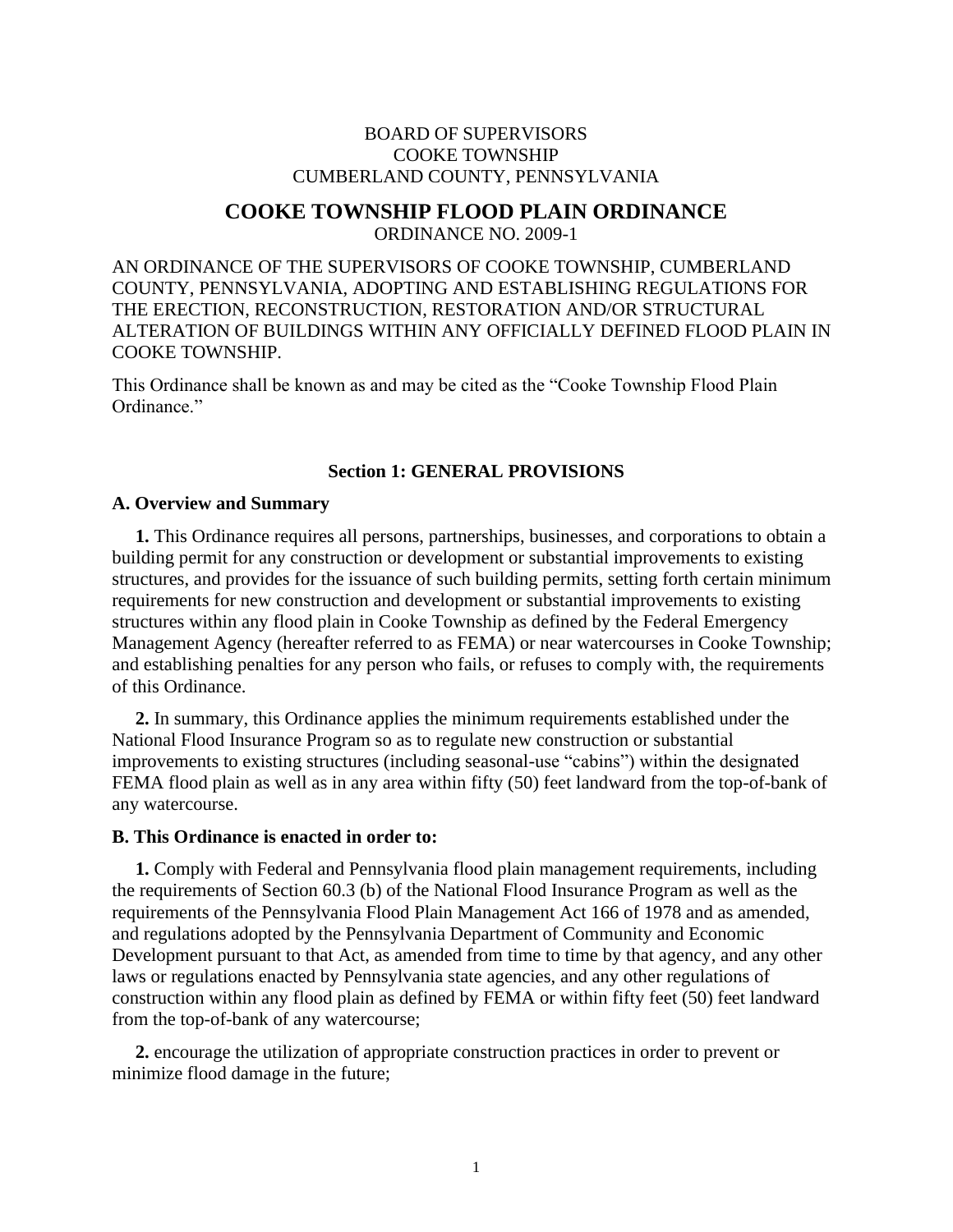**3.** minimize danger to public health and safety by protecting water supply and natural drainage;

 **4.** reduce financial burdens imposed on the Township and its residents by preventing excessive development in areas subject to flooding.

# **C. Abrogation and Greater Restrictions**

 **1.** This Ordinance supersedes any other conflicting provisions which may be in effect in identified flood plain areas or within fifty (50) feet landward from the top-of-bank of any watercourse.

 **2.** All other provisions and requirements of the Cooke Township Subdivision and Building Ordinances as well as the statewide Uniform Construction Code shall apply in addition to this Flood Plain Ordinance. Any other Ordinance provisions shall remain in full force and effect to the extent that those provisions are more restrictive. If there is any conflict between any of the provisions of this Ordinance, the more restrictive shall apply.

#### **D. Warning and Disclaimer of Liability**

 **1.** The degree of flood protection sought by the provisions of this Ordinance is considered reasonable for regulatory purposes and is based on acceptable engineering methods of study by FEMA. Larger floods may occur. Flood heights may be increased by man-made or natural causes, such as ice jams and bridge openings restricted by debris. This Ordinance does not imply that areas outside any identified flood plain areas, or that land uses permitted within such areas will be free from flooding or flood damages.

 **2.** This Ordinance shall not create liability on the part of Cooke Township or any officer or employee thereof for any flood damages that result from reliance on this Ordinance or any administrative decision lawfully made thereunder.

# **Section 2: ADMINISTRATION**

### **A. Building Permits**

 **1.** It shall be unlawful for any person, partnership, business or corporation to undertake, or cause to be undertaken, any construction or development anywhere within the FEMA flood plain, or within the area measured fifty (50) feet landward from the top-of-bank of any watercourse in Cooke Township, unless a building permit has been obtained.

 **2.** Prior to the issuance of any building permit, the Uniform Construction Code Official(s) designated by the Township shall review the application for the permit to determine if all other necessary government permits required by State and Federal laws have been obtained, such as those required by the Pennsylvania Sewage Facilities Act (Act 1966-537, as amended); the Pennsylvania Dam Safety and Encroachments Act (Act 1978-325, as amended); the Pennsylvania Clean Streams Act (Act 1937-394, as amended); and the U.S. Clean Water Act, Section 404, 33, U.S.C. 1344. No permit shall be issued until this determination has been made.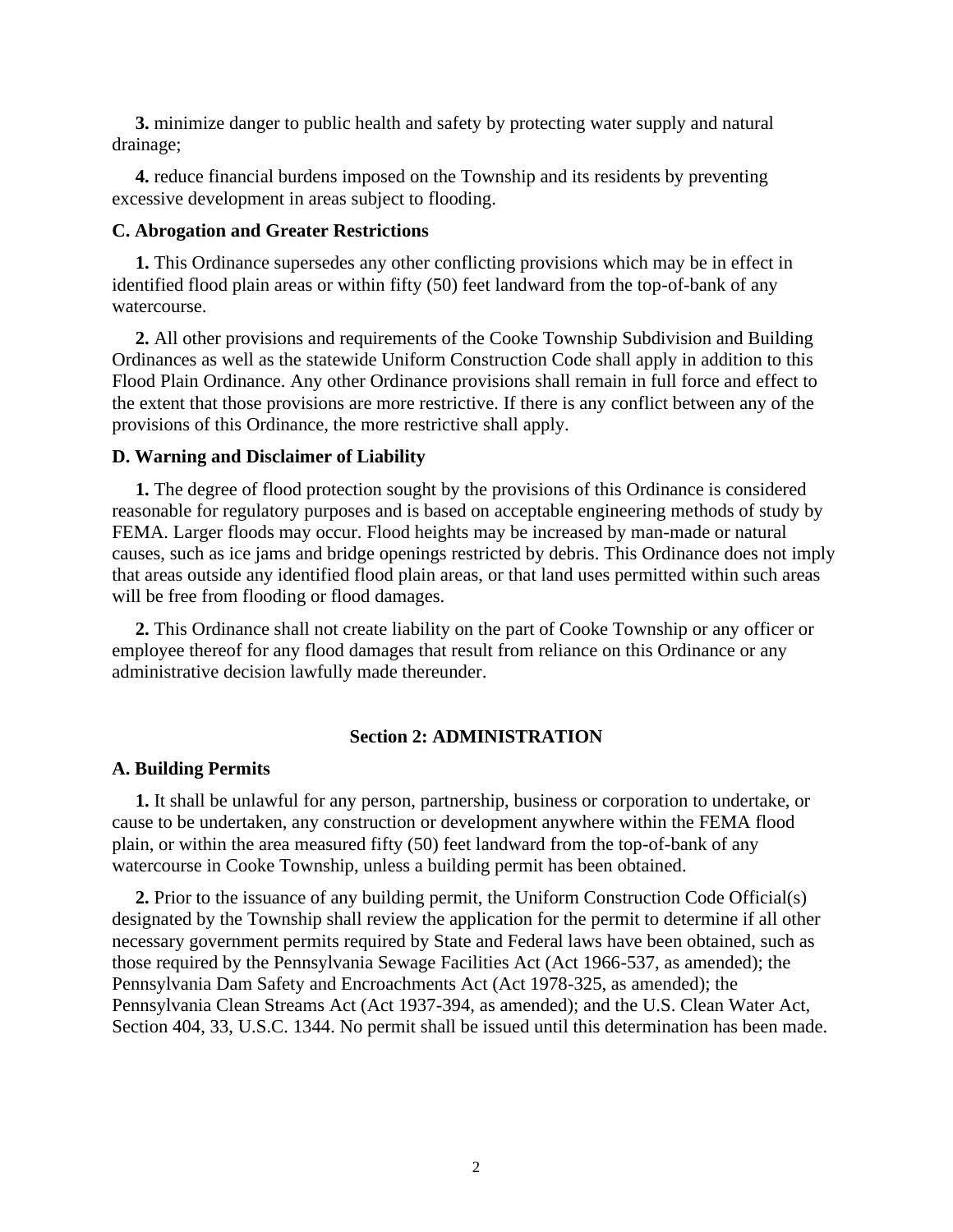## **B. Changes to Watercourse**

 **1.** No encroachment, alteration, or improvement of any kind shall be made to any watercourse until all adjacent municipalities which may be affected by such action, have been notified by Cooke Township and until all required permits or approvals have been first obtained from the Pennsylvania Department of Environmental Protection Regional Office.

 **2.** In addition, FEMA and the Pennsylvania Department of Community and Economic Development shall be notified by Cooke Township prior to any alteration or relocation of any watercourse.

# **C. Application Procedures Specific to Flood Plain Areas or Near Watercourses**

 **1.** If any proposed construction or development is located entirely or partially within any identified flood plain area, or within the area measured fifty (50) feet landward from the top-ofbank of any watercourse, applicants for building permits shall provide all the necessary information in sufficient detail and clarity to enable the Uniform Construction Code Official(s) designated by the Township to determine that:

 **(a)** all such proposals are consistent with the need to minimize flood damage and conform with the requirements of this and all other applicable codes and Ordinances;

 **(b)** all utilities and facilities, such as sewer, gas, electrical and water systems are located and constructed to minimize or eliminate flood damage; and

**(c)** adequate drainage is provided so as to reduce exposure to flood hazards.

 **2.** Applicants shall file the following minimum information plus any other pertinent information (e.g., any or all of the technical information contained in Sections 4 and 5 below) as may be required by the Uniform Construction Code Official(s) designated by the Township to make the above determination:

**(a)** a completed Uniform Construction Code Building Permit form.

 **(b)** a plan of the entire site, clearly and legibly drawn at a scale of one (1) inch being equal to one hundred (100) feet or less, showing the following:

(**1)** north arrow, scale, and date;

- **(2)** topographic contour lines, if available;
- **(3)** all property and lot lines including dimensions, and the size of the site expressed in acres or square feet;
- **(4)** the location of all existing and proposed buildings, structures, and other improvements, including the location of any existing or proposed subdivision and land development;
- **(5)** the location of all existing streets, drives, and other accessways; and
- **(6)** the location of any existing bodies of water or watercourses, identified flood plain, areas, and, if available, information pertaining to the floodway, and the flow of water including direction and velocities.

 (**c)** plans of all proposed buildings, structures and other improvements, drawn at suitable scale showing the following: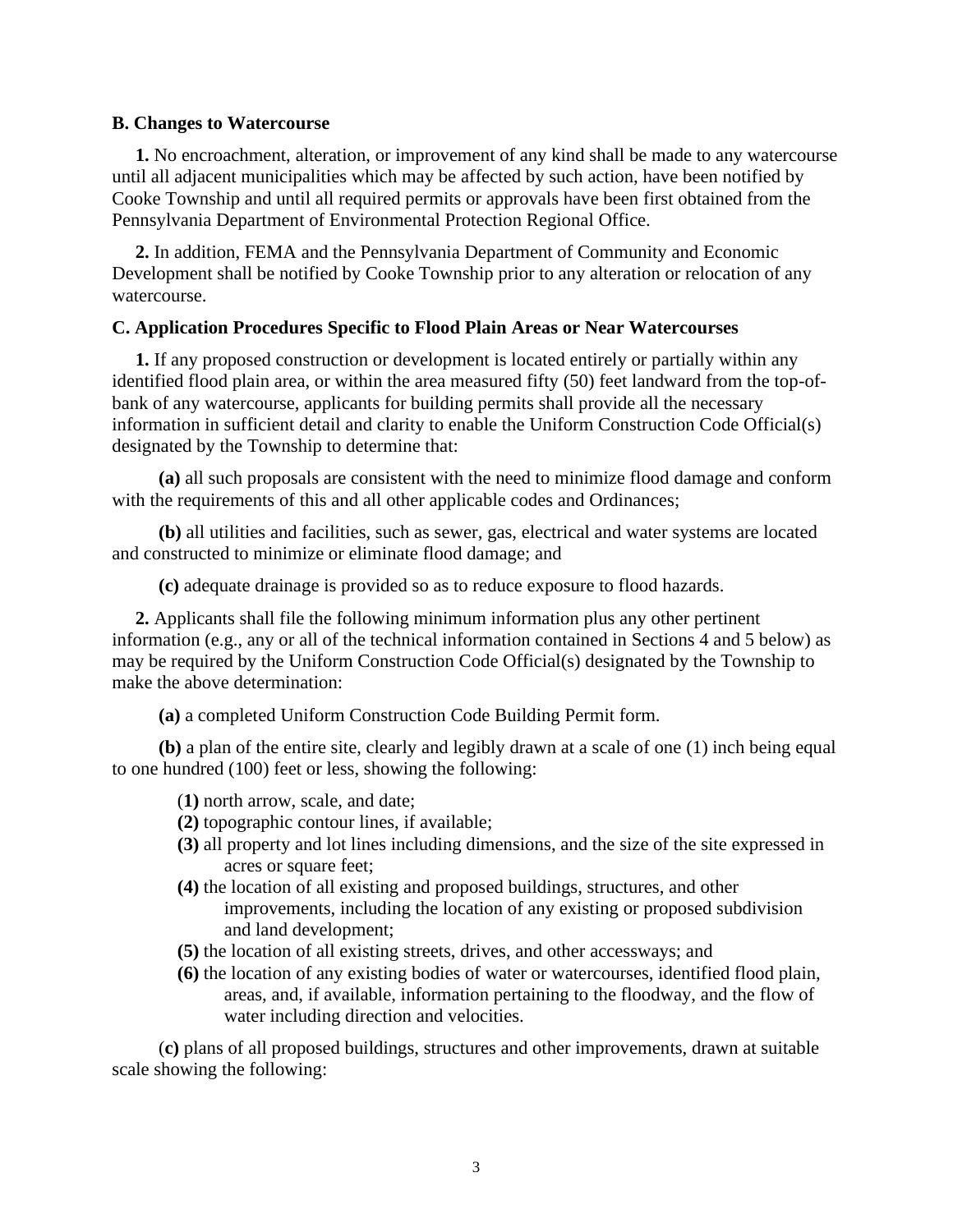- **(1)** the proposed lowest floor elevation of any proposed building based upon North American Vertical Datum of 1988;
- **(2)** the elevation of the one hundred (100) year flood;
- **(3)** if available, information concerning flood depths, pressures, velocities, impact and uplift forces and other factors associated with a one hundred (100) year flood;
- **(4)** detailed information concerning any proposed flood proofing measures.
- **(5)** supplemental information as may be necessary under 34 PA Code, Chapter 401-405 as amended, and Sec.1612.5.1, Section 104.7 and 109.3 of the 2003 IBC and Section R106.1.3 and R104.7 of the 2003 IRC, and as amended.
- **(d)** the following data and documentation:
	- **(1)** a document, certified by a registered professional engineer, which states that the proposed construction or development has been adequately designed to withstand the one hundred (100) year flood elevations, pressures, velocities, impact and uplift forces associated with the one hundred (100) year flood. Such statement shall include a description of the type and extent of floodproofing measures which have been incorporated into the design of the structure and/or the development;
	- **(2)** detailed information needed to determine compliance with Section 5 Subsection F, "Storage," and Section 5 Subsection O, "Development Which May Endanger Human Life," including:
		- **i)** the amount, location and purpose of any dangerous materials or substances which are intended to be used produced, stored or otherwise maintained on site, and
		- **ii)** a description of the safeguards incorporated into the design of the proposed structure to prevent leaks or spills of the dangerous materials or substances listed in Section 5 Subsection O during a one hundred (100) year flood;
	- **(3)** the appropriate component of the Department of Environmental Protection's "Planning Module for Land Development."

 **(e)** where any excavation or grading is proposed, a plan meeting the requirements of the Department of Environmental Protection, to implement and maintain erosion and sedimentation control.

# **D. Changes**

 **1.** After the issuance of a building permit by the Uniform Construction Code Official(s) designated by the Township, no changes of any kind shall be made to the application, permit or any of the plans, specifications or other documents submitted with the application without the written consent or approval of the Uniform Construction Code Official(s) designated by the Township. Requests for any such change shall be in writing.

 **2.** Time extensions shall be granted only if a written request is submitted by the applicant, which sets forth sufficient and reasonable cause for the Uniform Construction Code Official(s) designated by the Township to approve such a request.

## **E. Inspection and Revocation**

 **1.** During the construction period, the Uniform Construction Code Official(s) designated by the Township or other authorized official shall inspect the premises to determine that the work is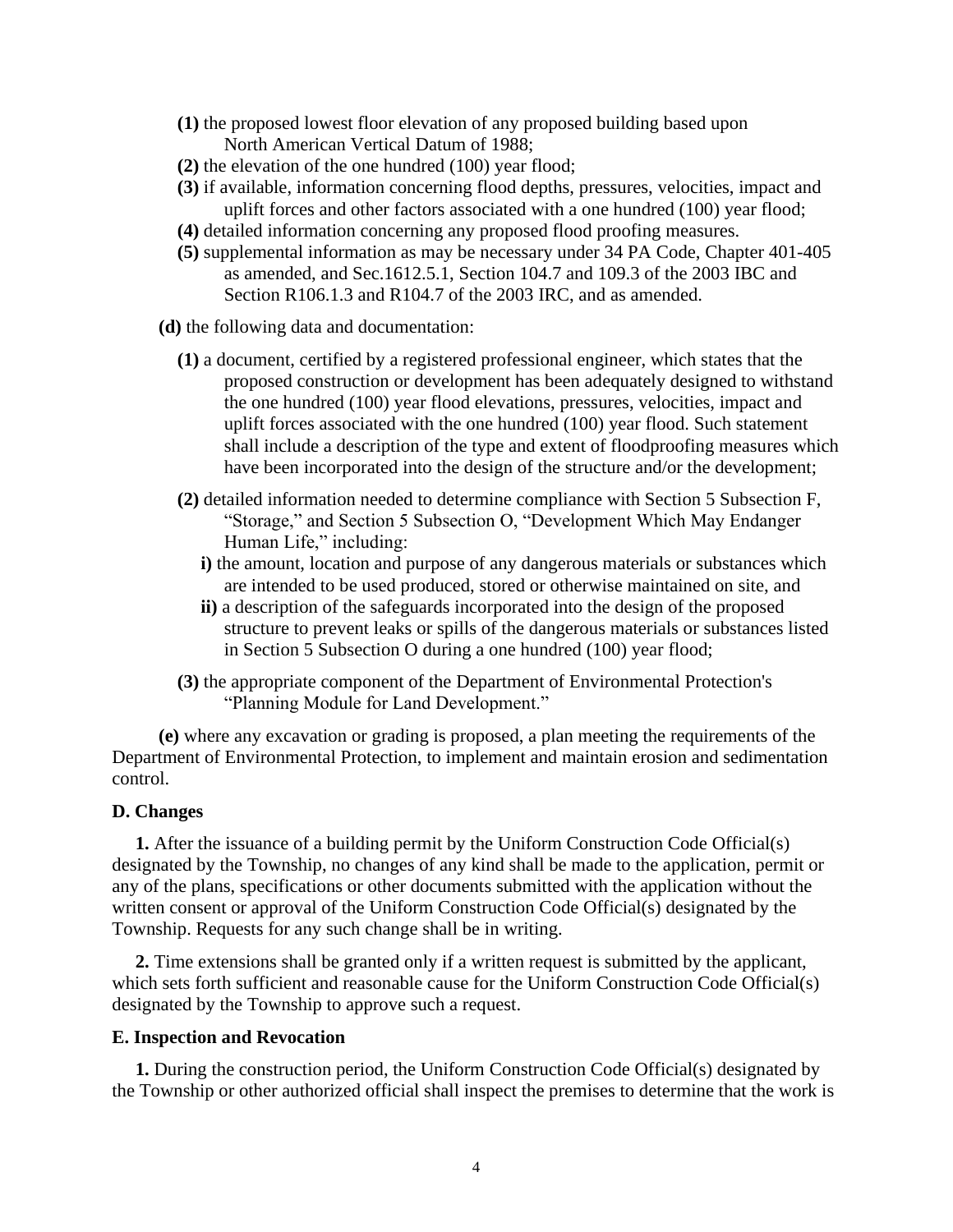progressing in compliance with the information provided on the permit application and with all applicable Cooke Township laws and Ordinances. These officials shall make as many inspections during and upon completion of the work as are necessary.

 **2.** In the discharge of his duties, the Uniform Construction Code Official(s) designated by the Township or other authorized official shall have the authority to enter any building, structure, premises or development in the identified flood plain area or within the area measured fifty (50) feet landward from the top-of-bank of any watercourse, upon presentation of proper credentials, at any reasonable hour to enforce the provisions of this Ordinance.

 **3.** In the event the Uniform Construction Code Official(s) or other authorized official designated by the Township discovers that the work does not comply with the permit application or any applicable laws and Ordinances, or that there has been a false statement or misrepresentation by any applicant, the Uniform Construction Code Official(s) designated by the Township shall revoke the building permit and report such fact to the Cooke Township Board of Supervisors for whatever action it considers necessary.

**4.** A record of all such inspections and violations of this Ordinance shall be maintained.

 **5.** The requirements of the 34 PA Code Chapter 401-405 and the IBC (Sections 109.3.3, 1612.5.1, 104.7 and 103.8) and the 2003 IRC (R106.1.3, 109.1.3 and R104.7) or latest revisions thereof pertaining to elevation certificates and record retention shall be considered.

# **Section 3: IDENTIFICATION OF FLOOD PLAIN AREAS and TOP-OF-BANK**

**A.** The identified flood plain area shall be any areas of Cooke Township, subject to the one hundred (100) year flood, which is identified as Zone A (Area of Special Flood Hazard) in the Flood Insurance Study (FIS) dated March 16, 2009, and the accompanying maps or the most recent revision thereof as issued by FEMA, including any digital data developed as part of the Flood Insurance Study.

**B.** For the purposes of this Ordinance, the one hundred (100) year flood elevation shall be used as the basis for regulation of flood plain areas. When available, information from other Federal, State, and other acceptable sources shall be used to determine the one hundred (100) year elevation, as well as a floodway area, if possible. When no other information is available, the one hundred (100) year elevation shall be determined by using a point on the boundary of the identified flood plain area which is nearest the construction site in question.

**C.** In lieu of the above, Cooke Township may require the applicant to determine the elevation with hydrologic and hydraulic engineering techniques. Hydrologic and hydraulic analyses shall be undertaken only by professional engineers or others of demonstrated qualifications, who shall certify that the technical methods used correctly reflect currently accepted technical concepts. Studies, analyses, computations, etc., shall be submitted in sufficient detail to allow a thorough review by the Cooke Township engineer or other official designated by the Supervisors.

**D.** The identified flood plain area may be revised or modified by the Cooke Township Board of Supervisors where studies or information provided by a qualified agency or person documents the need for such revision. However, prior to any such change, approval must be obtained from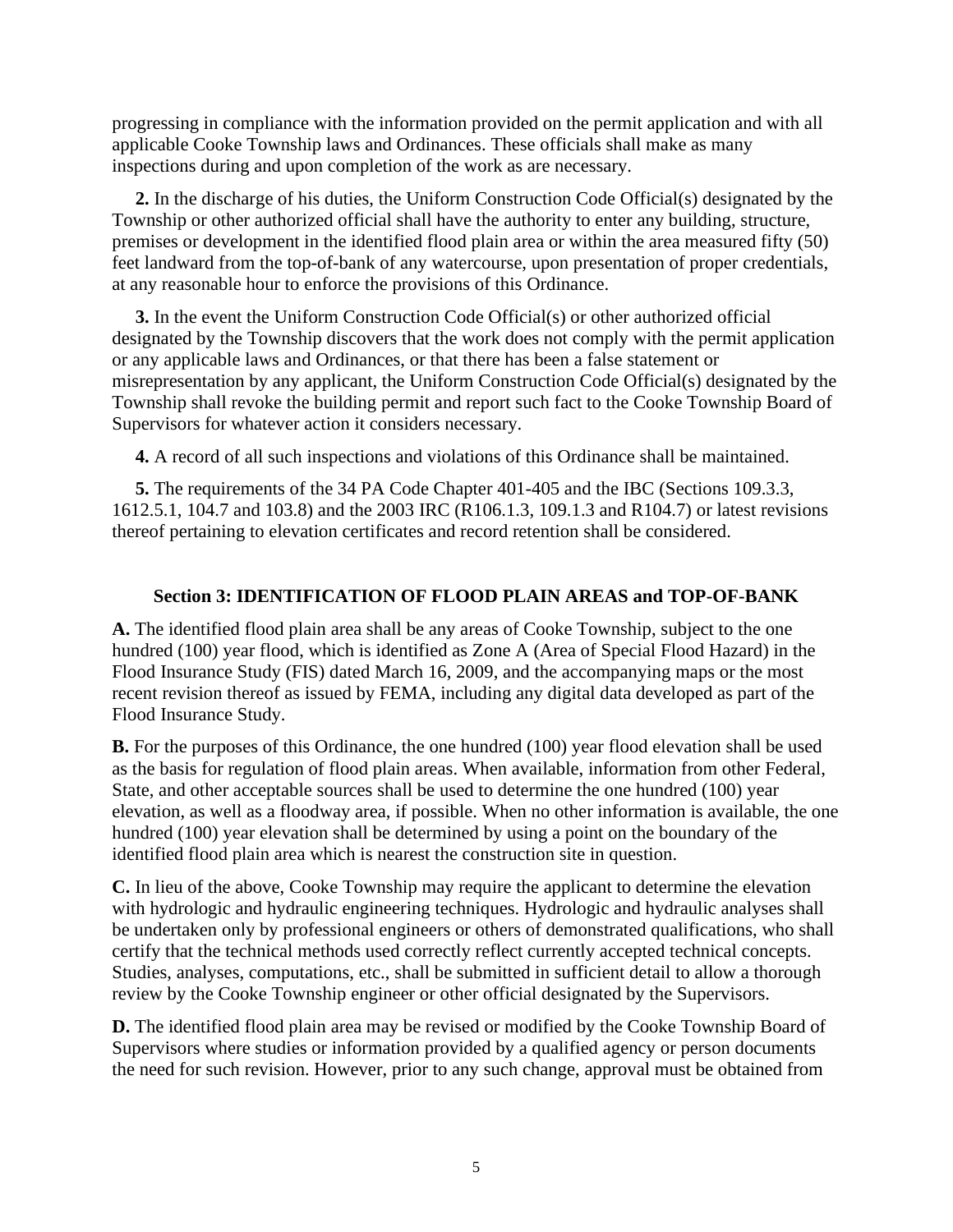FEMA. It is the responsibility of the applicant to obtain any information required by FEMA and submit it to FEMA for such approval.

**E.** Should a dispute arise concerning any identified flood plain boundary, or distance from the top-of-bank of any watercourse, an initial determination shall be made by the Cooke Township Planning Commission and any party aggrieved by this decision may appeal to the Cooke Township Board of Supervisors. The burden of proof shall be on the appellant.

# **Section 4: GENERAL TECHNICAL REQUIREMENTS**

**A.** In the identified flood plain area, or within the area measured fifty (50) feet landward from the top-of-bank of any watercourse, the development and/or use of any land shall be permitted provided that the development and/or use complies with the restrictions and requirements of this and all other applicable codes and Ordinances in force in Cooke Township including regulations promulgated by the Pennsylvania Department of Conservation and Natural Resources Bureau of Forestry and Bureau of State Parks.

**B.** Within any floodway area, no new construction or development shall be permitted that would cause any increase in the one hundred (100) year flood elevation.

**C.** No new construction or substantial improvements to existing structures shall be located within the area measured fifty (50) feet landward from the top-of-bank of any watercourse, unless a permit is obtained from the Department of Environmental Protection Regional Office.

**D.** A copy of all plans and applications for any proposed new construction or substantial improvements to existing structures in any identified floodplain area, or within the area measured fifty (50) feet landward from the top-of-bank of any watercourse, to be considered for approval may be submitted by the Uniform Construction Code Official(s) designated by the Township to any other appropriate agencies or individuals (e.g. Planning Commission, Township Engineer, etc.) for review and comment.

# **E. Residential Structures**

 **1.** Within any identified flood plain area, any new construction or substantial improvement of a residential structure shall have the lowest floor (including basement) elevated up to, or above the Regulatory Flood Elevation.

 **2.** Any new construction or substantial improvement of a residential structure outside a designated flood plain area but within the area measured fifty (50) feet landward from the top-ofbank of any watercourse, shall have the lowest floor (including basement) designed and constructed so that the space enclosed by such structure shall remain either completely or essentially dry during any flood to the height of the lowest floor.

 **3.** The design and construction standards and specifications contained in the 2003 IBC (Sec. 1612.4,1603.1.6 and 3403.1) and in the 2003 IRC (Sec. R323.1.4, R323.2.1, and R323.2.2) and ASCE 24 (Sec. 2.4 and 2.5, Chap. 5) and 34 PA Code (Chapters 401-405 as amended), and as amended, shall be utilized.

# **F. Non-Residential Structures**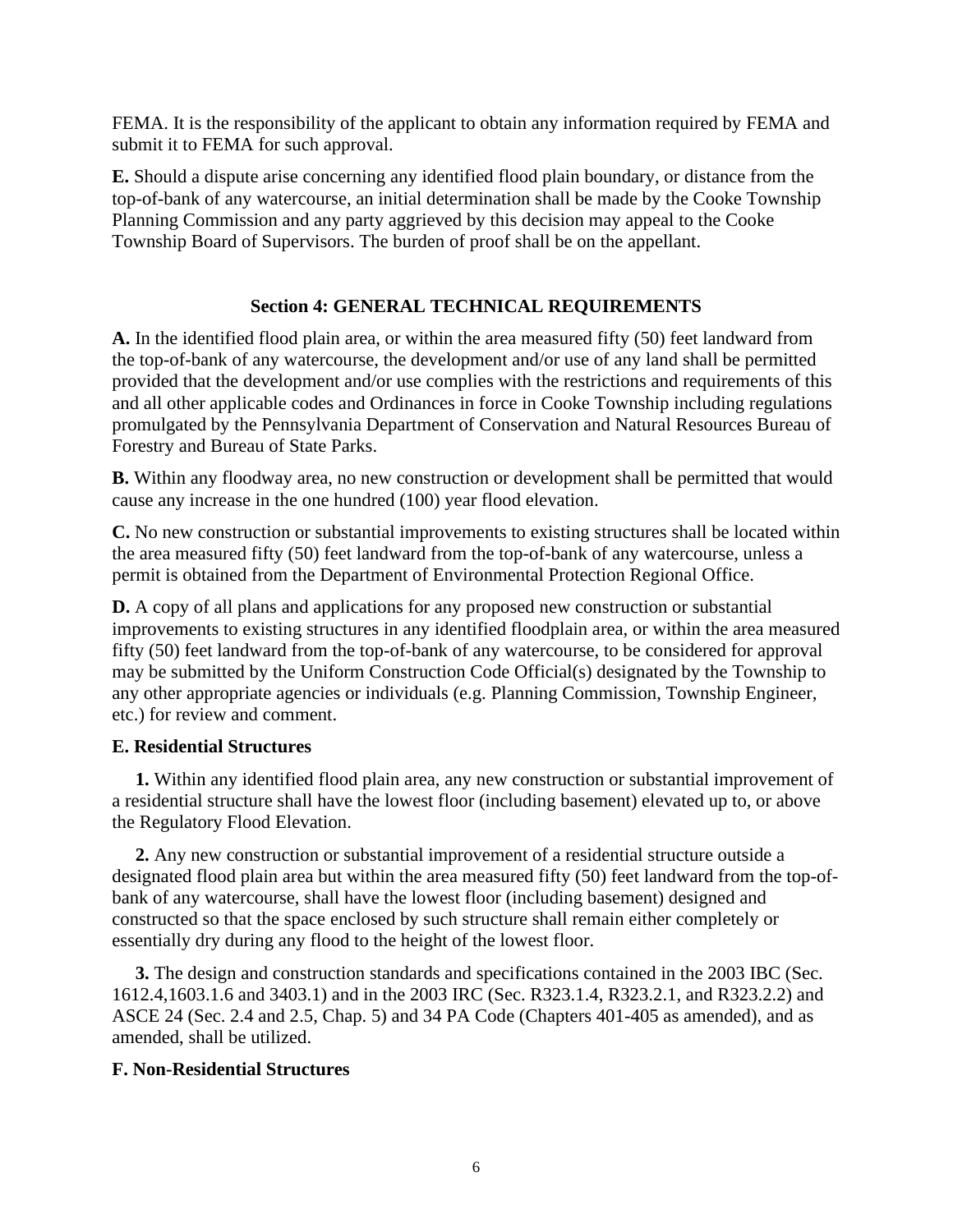**1.** Within any identified flood plain area, any new construction or substantial improvement of a non-residential structure shall have the lowest floor (including basement) elevated up to, or above, the Regulatory Flood Elevation, or be designed and constructed so that the space enclosed by such structure shall remain either completely or essentially dry during any flood up to that height. This does not apply to small accessory structures used solely for parking or storage as defined in Subsection I below, and does not supersede any requirements under Section 5 Subsection O "Development Which May Endanger Human Life."

 **2.** Any new construction or substantial improvement of a non-residential structure outside a designated flood plain area but within the area measured fifty (50) feet landward from the top-ofbank of any watercourse, shall have the lowest floor (including basement) designed and constructed so that the space enclosed by such structure shall remain either completely or essentially dry during any flood up to that height. This does not apply to small accessory structures used solely for parking or storage as defined in Subsection I below, and does not supersede any requirements under Section 5 Subsection O "Development Which May Endanger Human Life."

**G.** Flood proofing to be completely or essentially dry as discussed in this section shall be in accordance with the Wl or W2 space classification standards contained in the publication entitled "Flood-Proofing Regulations" published by the U.S. Army Corps of Engineers (June 1972, as amended March 1992) or with some other equivalent standard.

 **1.** All plans and specifications for such flood proofing shall be accompanied by a statement certified by a registered professional engineer which states that the proposed design and methods of construction are in conformance with the above referenced standards. The design and construction standards and specifications contained in the IBC (Sec. 1603.1.2, 1603.1.6, 1605.2.2, 1606.5, 1612.5.1 and 3403.1. and ASCE 24 (Sec. 2.4 Chap. 7) and 34 PA Code (Chapters 401-405 as amended), and as amended, shall also be utilized.

**2.** Fully enclosed space below the lowest floor (including basement) is prohibited.

 **3.** Partially enclosed space below the lowest floor (including basement) which will be used solely for the parking of a vehicle, building access, or incidental storage in an area other than a basement, shall be designed and constructed to allow for the automatic entry and exit of floodwaters for the purpose of equalizing hydrostatic forces on exterior walls. The term "partially enclosed space," also includes crawl spaces.

 **(a)** Designs for meeting this requirement must either be certified by a registered professional engineer, or meet or exceed the following minimum criteria:

- **(1)** a minimum of two openings having a net total area of not less than one (1) square inch for every square foot of enclosed space;
- (**2)** the bottom of all openings shall be no higher than one (1) foot above grade;
- (**3)** openings may be equipped with screens, louvers, etc. or other coverings or devices provided that they permit the automatic entry and exit of floodwaters.

**H.** Consideration may be given to the requirements of 34 PA Code (Chapters 401-405 as amended) and the 2003 IRC (Secs.R323.2.2 and R323.1.4) and the 2003 IBC (Secs. 1612.4, 1612.5, 1202.3.2 and 1203.3.3, and as amended.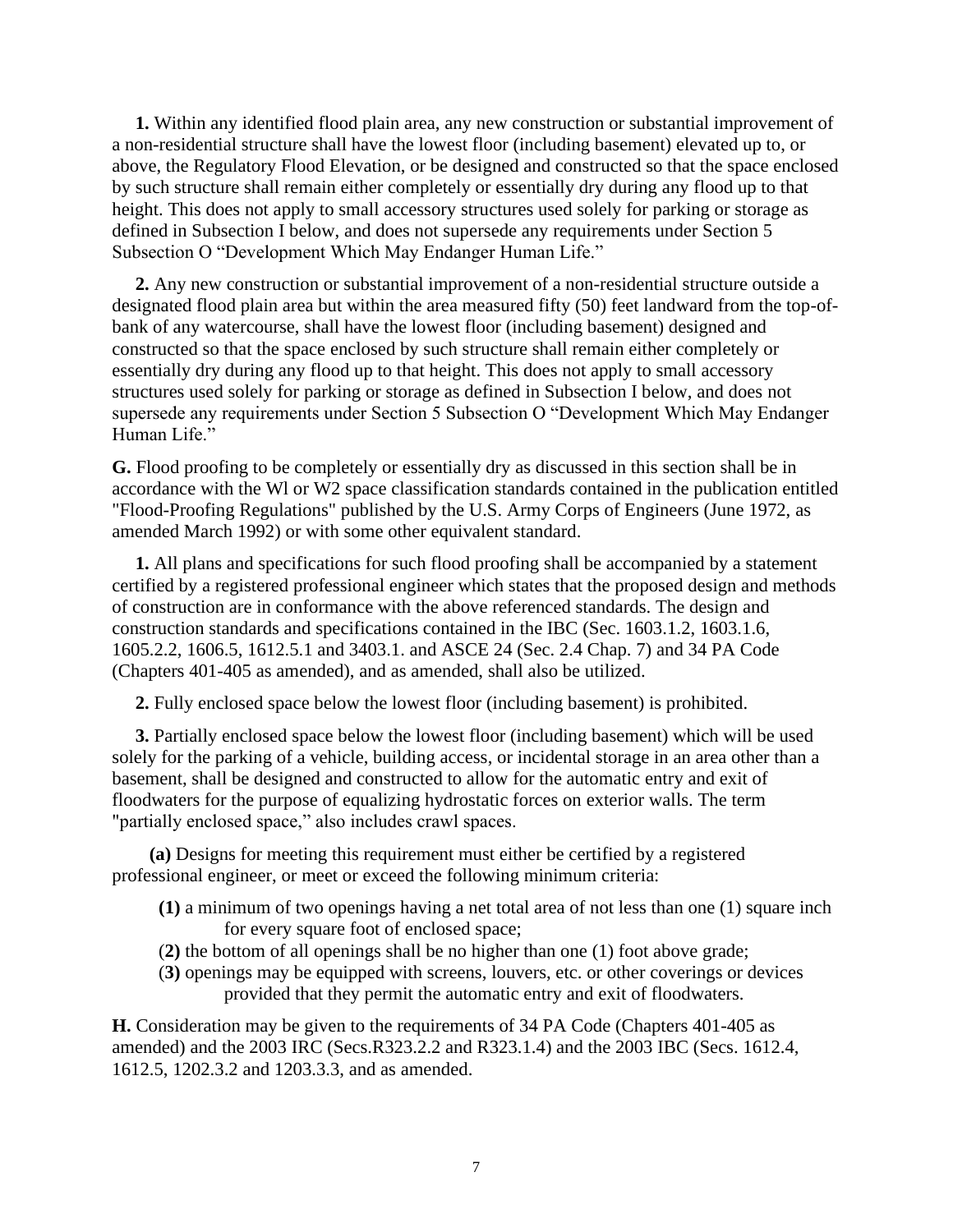### **I. Accessory structures**

Structures accessory to a principal building need not be elevated or flood proofed to remain dry, but shall comply, at a minimum, with the following requirements:

 **1.** the structure shall not be designed or used for human habitation, but shall be limited to the parking of vehicles, or to the storage of tools, material, and equipment related to the principal use or activity.

**2.** floor area shall not exceed 600 square feet.

**3.** the structure will have a low damage potential.

 **4.** the structure will be located on the site so as to cause the least obstruction to the flow of floodwaters.

 **5.** power lines, wiring, and outlets will be at least one and one-half (1½) feet above the 100 year flood elevation.

 **6.** permanently affixed utility equipment and appliances such as furnaces, heaters, washers, dryers, etc. are prohibited.

**7.** sanitary facilities are prohibited in accessory structures.

 **8.** the structure shall be adequately anchored to prevent flotation or movement and shall be designed to automatically provide for the entry and exit of floodwaters for the purpose of equalizing hydrostatic forces on the walls. Designs for meeting this requirement must either be certified by a registered professional engineer, or meet or exceed the following minimum criteria:

 **(a)** a minimum of two openings having a net total area of not less than one (1) square inch for every square foot of enclosed space;

**(b)** the bottom of all openings shall be no higher than one (1) foot above grade;

 **(c)** openings may be equipped with screens, louvers, etc. or other coverings or devices provided that they permit the automatic entry and exit of floodwaters.

# **Section 5: Design and Construction Standards**

The following minimum standards shall apply for all construction and development proposed within any identified flood plain area or within the area measured fifty (50) feet landward from the top-of-bank of any watercourse:

### **A. Fill**

**1.** If fill is used, it shall:

**(a)** extend laterally at least fifteen (15) feet beyond the building line from all points;

**(b)** consist of soil or small rock materials only - Sanitary Landfills shall not be permitted;

 **(c)** be compacted to provide the necessary permeability and resistance to erosion, scouring, or settling;

 **(d)** be no steeper than one (1) vertical to two (2) horizontal, feet unless substantiated data, justifying steeper slopes are submitted to, and approved by the Uniform Construction Code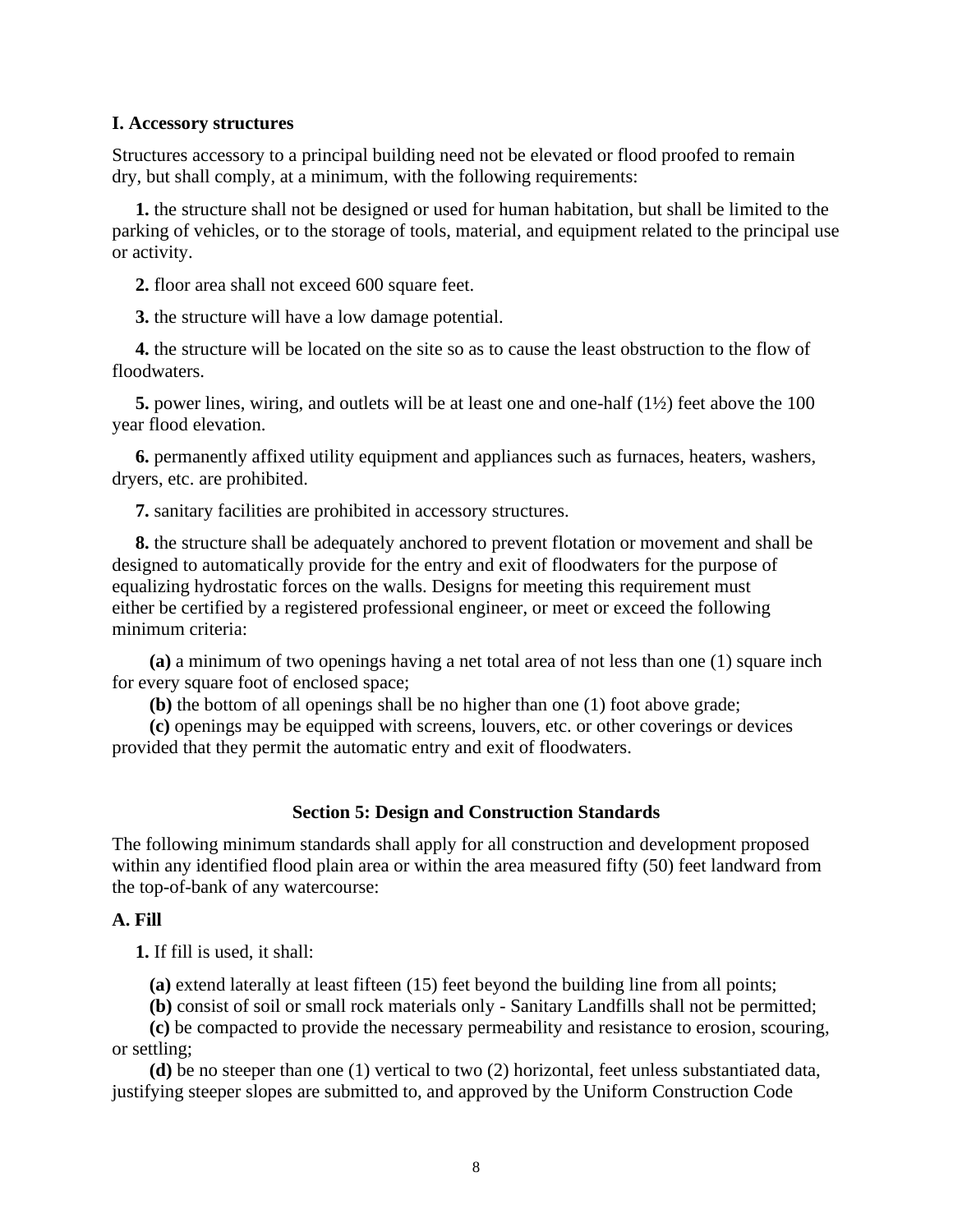Official(s) designated by the Township; and

**(e)** be used to the extent to which it does not adversely affect adjacent properties.

### **B. Drainage Facilities**

 **1.** Storm drainage facilities shall be designed to convey the flow of storm water runoff in a safe and efficient manner. The system shall insure proper drainage along streets, and provide positive drainage away from buildings.

 **2.** The system shall also be designed to prevent the discharge of excess runoff onto adjacent properties.

#### **C. Water and Sanitary Sewer Facilities and Systems**

 **1.** All new or replacement water and sanitary sewer facilities and systems shall be located, designed and constructed to minimize or eliminate flood damages and the infiltration of flood waters.

 **2.** Sanitary sewer facilities and systems shall be designed to prevent the discharge of untreated sewage into flood waters.

 **3.** No part of any on-site sewage system shall be located within any identified flood plain area nor within fifty (50) feet landward from the top-of-bank of any watercourse, except in strict compliance with all State and local regulations for such systems. If any such system is permitted, it shall be located so as to avoid impairment to it, or contamination from it, during a flood.

 **4.** The design and construction provisions of the UCC and 34 PA Code (Chapters 401-405 as amended) and contained in the 2003 IBC (Appendix G. Secs. 401.3 and 401.4), the 2003 IRC (Sec. 323.1.6), the ASCE 24-98 (Sec. 8.3), FEMA #348, Protecting Building Utilities From Flood Damages and The International Private Sewage Disposal Code (Chapter 3), and as amended, shall be utilized.

### **D. Other Utilities**

 **1.** All other utilities such as gas lines, electrical and telephone systems shall be located, elevated (where possible) and constructed to minimize the chance of impairment during a flood.

### **E. Streets**

 **1.** The finished elevation of all new streets shall be no more than one (1) foot below the Regulatory Flood Elevation.

#### **F. Storage**

 **1.** All materials that are buoyant, flammable, explosive or, in times of flooding, could be injurious to human, animal, or plant life, and not listed below under Section 5 Subsection O "Development Which May Endanger Human Life," shall be stored at or above the Regulatory Flood Elevation and/or flood proofed to the maximum extent possible.

#### **G. Placement of Buildings and Structures**

 **1.** All buildings and structures shall be designed, located, and constructed so as to offer the minimum obstruction to the flow of water and shall be designed to have a minimum effect upon the flow and height of flood water.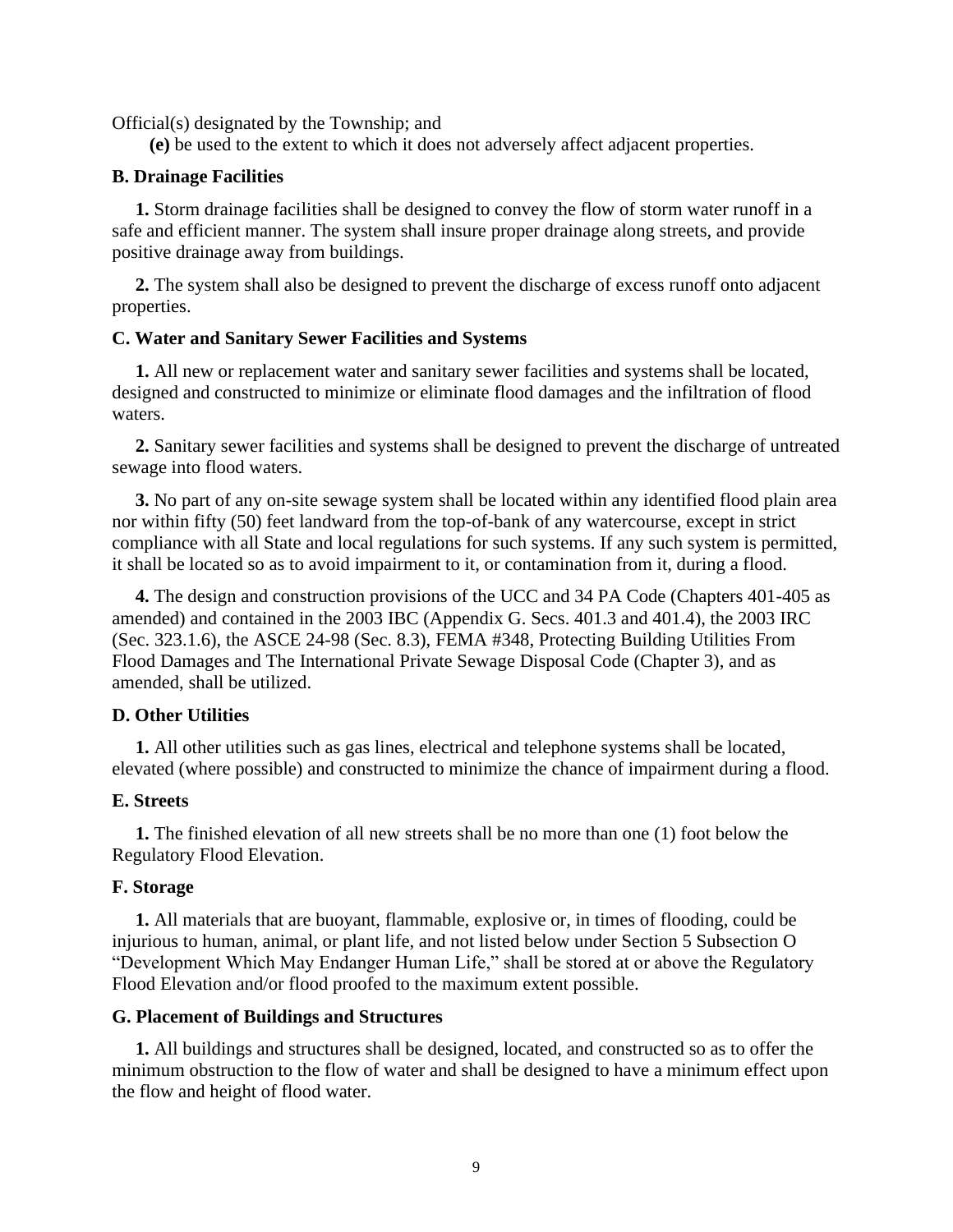### **H. Anchoring**

 **1.** All buildings and structures shall be firmly anchored in accordance with accepted engineering practices to prevent flotation, collapse, or lateral movement.

 **2.** All air ducts, large pipes, storage tanks, and other similar objects or components located below the Regulatory Flood Elevation shall be securely anchored or affixed to prevent flotation.

 **3.** The design and construction requirements of the UCC pertaining to this subsection as referred to in 34 PA Code (Chapters 401-405 as amended) and contained in the 2003 IBC (Secs. 1605.2.2, 1605.3.1.2, 1612.4 and Appendix G501.3), the IRC (Secs. R301.1 & R323.1.1) and ASCE 24-98 (Sec. 5.6), and as amended, shall be utilized.

#### **I. Floors, Walls and Ceilings**

 **1.** Wood flooring used at or below the Regulatory Flood Elevation shall be installed to accommodate a lateral expansion of the flooring, perpendicular to the flooring grain without causing structural damage to the building.

 **2.** Plywood used at or below the Regulatory Flood Elevation shall be of a "marine" or "waterresistant" variety.

 **3.** Walls and ceilings at or below the Regulatory Flood Elevation shall be designed and constructed of materials that are "water-resistant" and will withstand inundation.

 **4.** Windows, doors, and other components at or below the Regulatory Flood Elevation shall be made of metal or other "water-resistant" material.

 **5.** The provisions of the UCC pertaining to this subsection and referenced in the 34 PA Code (Chapters 401-405 as amended) and contained in the 2003 IBC (Secs. 801.1.3, 1403.2, 1403.4, 1403.6 and 1404.2), the 2003 IRC (Secs. R323.1.7 & R501.3) and ASCE 24-98 (Chapter 6), and as amended.

#### **J. Paints and Adhesives**

 **1.** Paints and other finishes used at or below the Regulatory Flood Elevation shall be of "marine" or "water-resistant" quality.

 **2.** Adhesives used at or below the Regulatory Flood Elevation shall be of a "marine" or "water-resistant" variety.

 **3.** All wooden components (doors, trim, cabinets, etc.) shall be finished with a "marine" or "water-resistant" paint or other finishing material.

 **4.** The standards and specifications contained in 34 PA Code (Chapters 401-405, as amended) the 2003 IBC (Secs. 801.1.3, 1403.7 and Appendix G) and the 2003 IRC (Secs. R323.1.7), and as amended.

### **K. Electrical Components**

 **1.** Electrical distribution panels shall be at least three (3) feet above the one hundred (100) year flood elevation.

**2.** Separate electrical circuits shall serve lower levels and shall be dropped from above.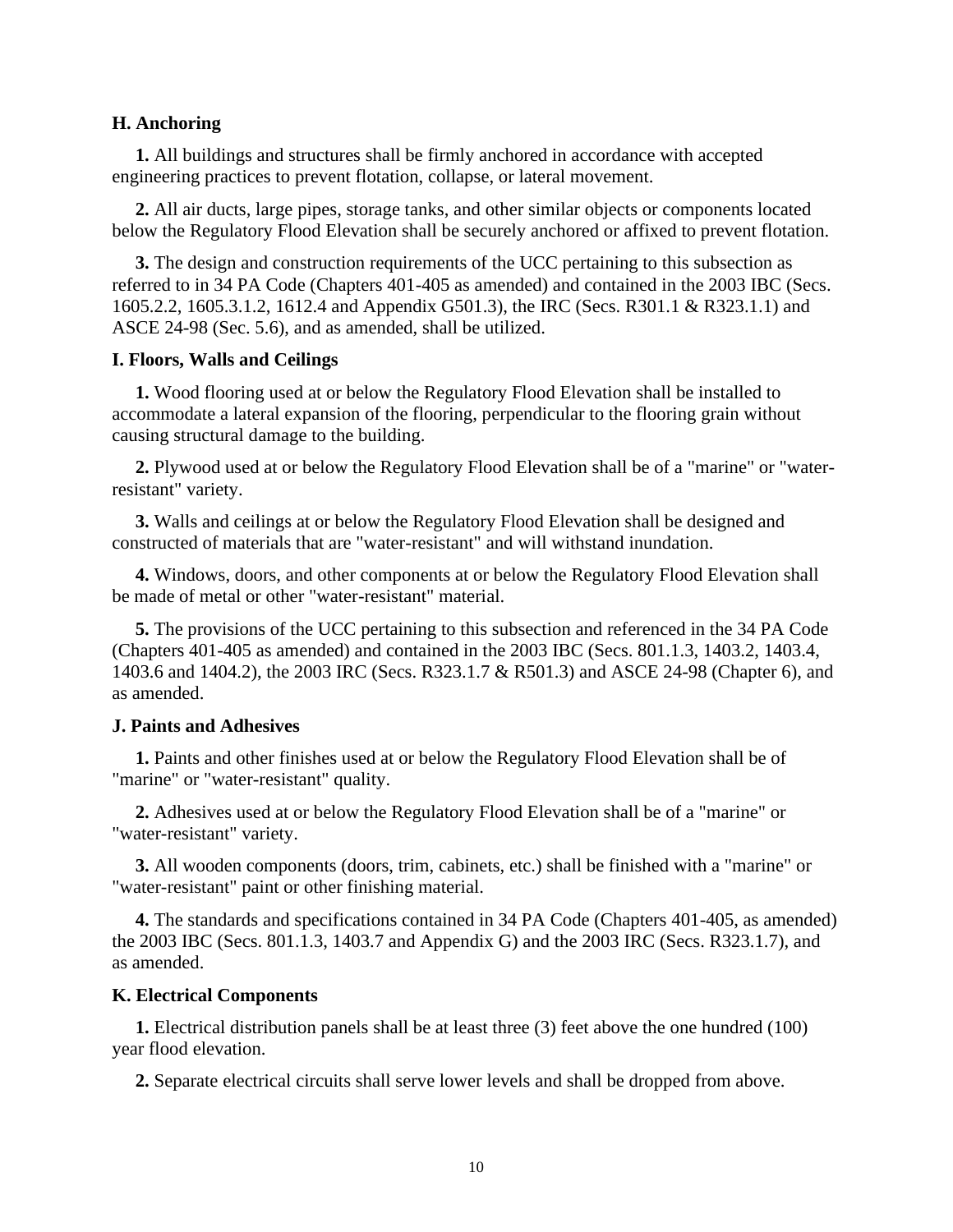**3.** The provisions pertaining to the above provisions and referenced in the UCC and 34 PA Code (Chapters 401-405) as amended and contained in the 2003 IBC (Sec. 1612.4), the IRC (Sec. R323.1.5), the 2000 IFGC (Secs. R301.5 and R1601.3.8) and ASCE 24 (Chapter 8), and as amended, shall be utilized.

### **L. Equipment**

 **1.** Water heaters, furnaces, air conditioning and ventilating units, and other mechanical or utility equipment or apparatus shall not be located below the Regulatory Flood Elevation.

 **2.** The provisions pertaining to the above provision and referenced in the UCC and 34 PA Code (Chapters 401-405), as amended and contained in the 2003 IBC (Sec. 1612.4), the 2003 IRC (Secs. R323.1.5) the 2000 IFGC (Secs. R301.5 and R1601.3.8) and ASCE 24 (Chapter 8), and as amended, shall be utilized.

### **M. Fuel Supply Systems**

 **1.** All gas and oil supply systems shall be designed to prevent the infiltration of flood waters into the system and discharges from the system into flood waters. Additional provisions shall be made for the drainage of these systems in the event that flood water infiltration occurs.

### **N. Uniform Construction Code Coordination**

 **1.** The Standards and Specifications contained 34 PA Code (Chapters 401-405), as amended and not limited to the following provisions shall apply to the above and other sections and subsections of this Ordinance, to the extent that they are more restrictive and/or supplement the requirements of this Ordinance:

 **(a)** International Building Code (IBC) 2003 or the latest edition thereof: Secs. 801, 1202, 1403, 1603, 1605, 1612, 3402, and Appendix G.

 **(b)** International Residential Building Code (IRC) 2003 or the latest edition thereof (Secs. R104, R105, R109, R323, Appendix AE101, Appendix E and Appendix J).

### **O. Development Which May Endanger Human Life**

 **1.** In accordance with the Pennsylvania Flood Plain Management Act, and the regulations adopted by the Department of Community and Economic Development as required by the Act, any new or substantially improved structure which:

 **(a)** will be used for the production or storage of any of the following dangerous materials or substances; or

 **(b)** will be used for any activity requiring the maintenance of a supply of more than 550 gallons, or other comparable volume, of any of the following dangerous materials or substances on the premises; or

**(c)** will involve the production, storage, or use of any amount of radioactive substances

shall be subject to the provisions of this section, in addition to all other applicable provisions.

**2.** The following list of materials and substances are considered dangerous to human life:

- **(a)** Acetone
- **(b)** Ammonia
- **(c)** Benzene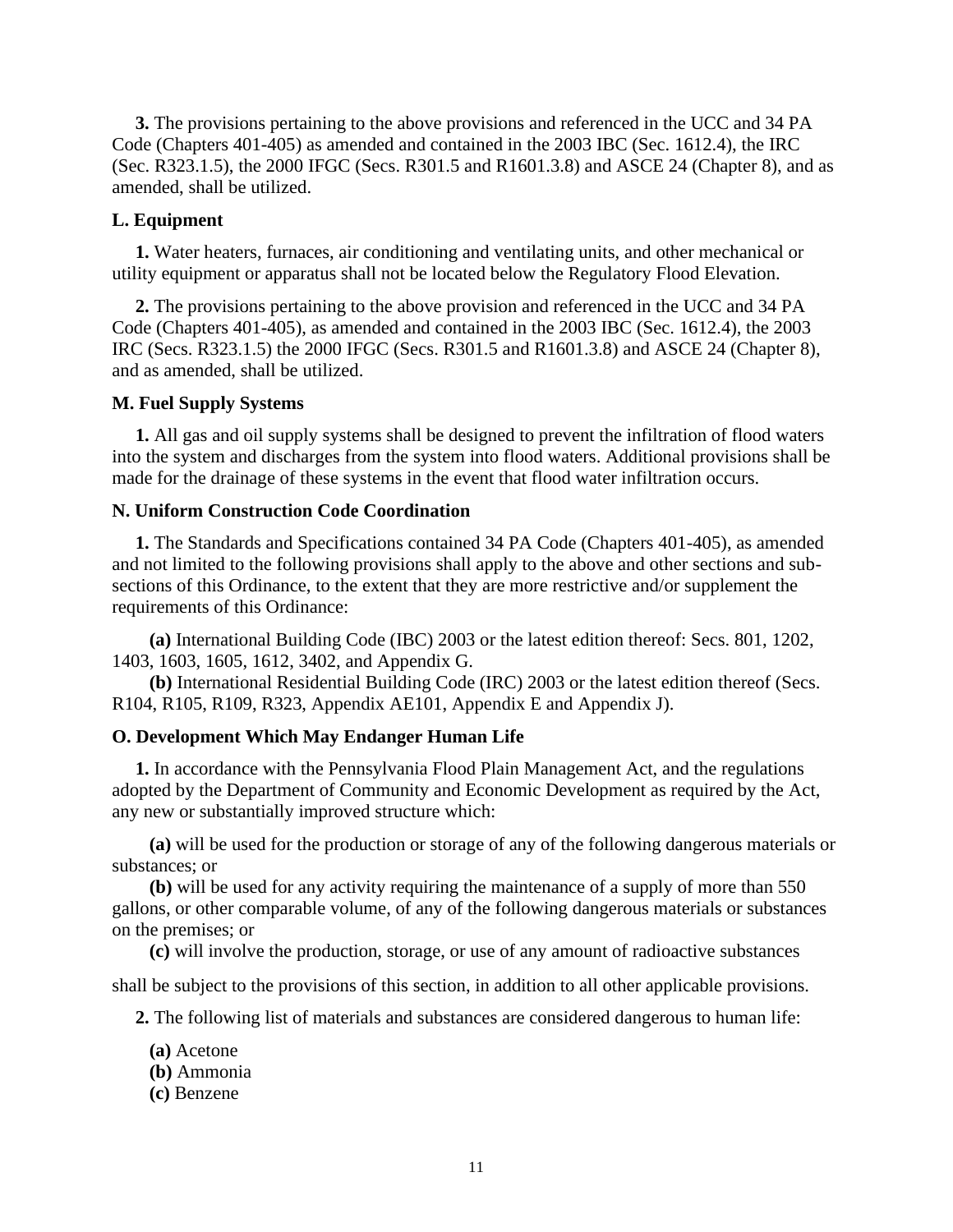**(d)** Calcium carbide **(e)** Carbon disulfide **(f)** Celluloid **(g)** Chlorine **(h)** Hydrochloric acid **(i)** Hydrocyanic acid **(j)** Magnesium **(k)** Nitric acid and oxides of nitrogen **(l)** Petroleum products (gasoline, fuel oil, etc.) **(m)** Phosphorus **(n)** Potassium **(o)** Sodium **(p)** Sulphur and sulphur products

**(q)** Pesticides (including insecticides, fungicides, and rodenticides)

**(r)** Radioactive substances, insofar as such substances are not otherwise regulated.

 **3.** Any new or substantially improved structure of the kind described in this Subsection shall be prohibited within the area measured fifty (50) feet landward from the top-of-bank of any watercourse.

 **4**. Where permitted within any identified flood plain area, any new or substantially improved structure of the kind described in this Subsection shall be:

 **(a)** elevated or designed and constructed to remain completely dry up to at least one and one half  $(1\frac{1}{2})$  feet above the one hundred  $(100)$  year flood; and

 **(b)** designed to prevent pollution from the structure or activity during the course of a one hundred (100) year flood.

 **5.** Any such structure, or part thereof, that will be built below the Regulatory Flood Elevation shall be designed and constructed in accordance with the standards for completely dry flood proofing contained in the publication "Flood-Proofing Regulations" (U.S. Army Corps of Engineers, June 1972 as amended March 1992), or with some other equivalent watertight standard.

#### **P. Special Requirements for Manufactured Homes**

 **1.** All manufactured homes and any additions thereto shall be prohibited within the area measured fifty (50) feet landward from the top-of-bank of any watercourse.

 **2.** Where otherwise permitted within any identified flood plain area, all manufactured homes, and any improvements thereto, shall be:

**(a)** placed on a permanent foundation;

**(b)** elevated so that the lowest floor of the manufactured home is one and one half  $(1\frac{1}{2})$  feet or more above the elevation of the one hundred (100) year flood;

**(c)** anchored to resist flotation, collapse, or lateral movement.

 **3.** Installation of manufactured homes shall be done in accordance with the manufacturers' installation instructions as provided by the manufacturer. Where the applicant cannot provide the above information, the requirements of Appendix E of the 2003 International Residential Building Code or the U.S. Department of Housing and Urban Development's Permanent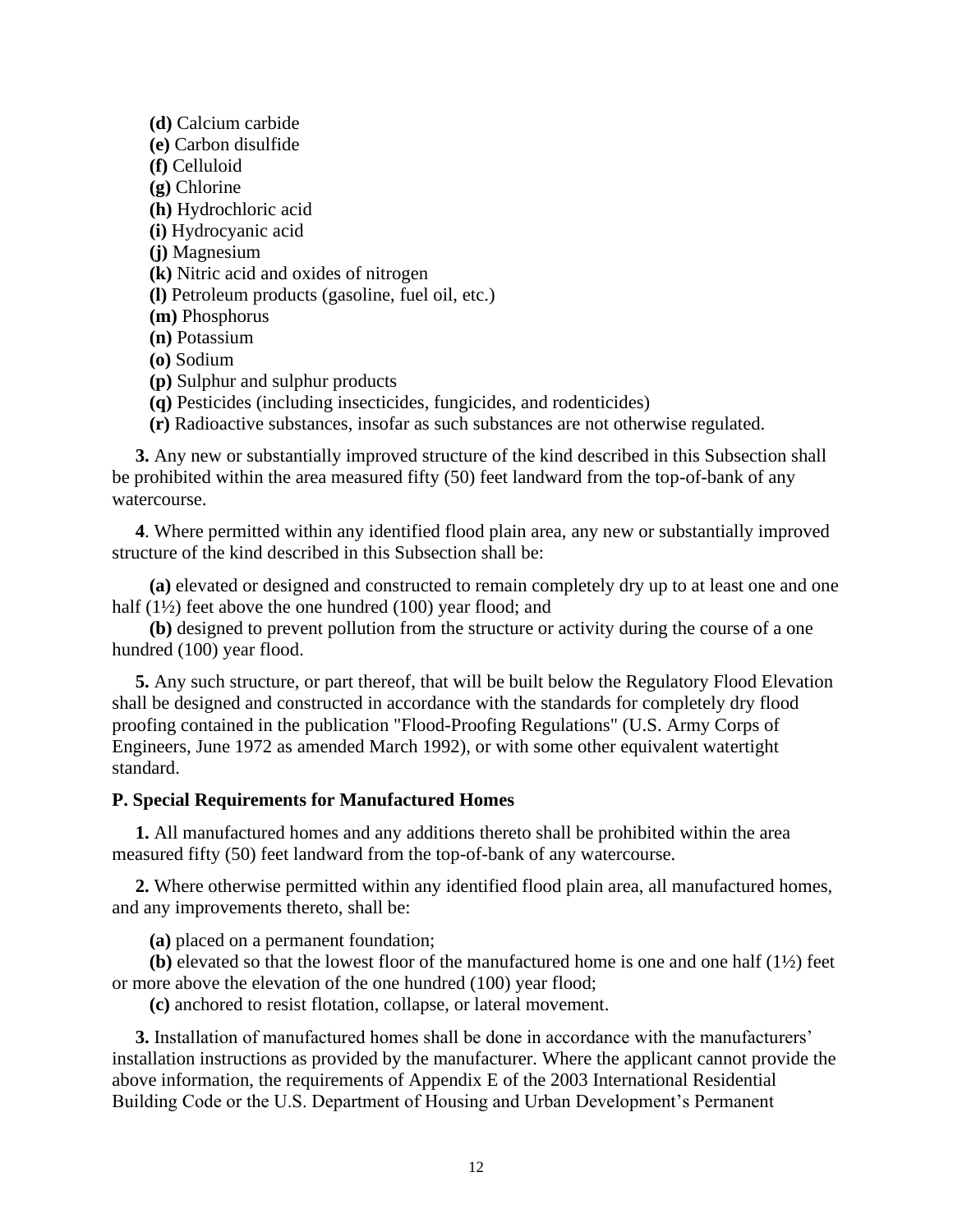Foundations for Manufactured Housing, 1984 Edition, draft or latest revision thereto shall apply and 34 PA Code Chapter 401-405 and as amended.

 **4.** Consideration shall be given to the installation requirements of the 2003 IBC (Appendix G, Sec. 501.1-3) and the 2003 IRC (Sec. R323.2, R323.3, R102.7.1, and Appendix AE101, 604 and 605) or the most recent revisions thereto and 34 PA Code Chapter 401-405, as amended where appropriate and/or applicable to units where the manufacturers' standards for anchoring cannot be provided or were not established for the units(s) proposed installation.

## **Section 6: EXISTING STRUCTURES**

**A.** The provisions of this Ordinance do not require any changes or improvements to be made to structures lawfully existing at the time this Ordinance is adopted. However, when an improvement is made to any existing structure, the provisions in this section shall apply.

#### **B. Improvements**

**1.** The following provisions shall apply whenever any improvement is made to any existing structure located within any identified flood plain area or within the area measured fifty (50) feet landward from the top-of-bank of any watercourse:

 **(a)** No expansion or enlargement of an existing structure shall be allowed within any floodway area that would cause any increase in the elevation of the one hundred (100) year flood.

 **(b)** Any modification, alteration, reconstruction, or improvement, of any kind to an existing structure, to an extent or amount of fifty (50) percent or more of its market value, shall constitute a substantial improvement and shall be undertaken only in full compliance with the provisions of this Ordinance.

 **2.** The above activity shall also address the requirements of the Uniform Construction Code, and PA Act 132 the "Home Improvement Consumer Protection Act" of 2009.

### **Section 7: VARIANCES**

**A.** If compliance with any of the requirements of this Ordinance would result in an exceptional hardship to a prospective builder, developer or landowner, Cooke Township may, upon request, grant relief from the strict application of the requirements.

## **B. Variance Procedures and Conditions**

 **1.** Requests for variances shall be considered by Cooke Township in accordance with Section 3 Subsection E, Section 9 Subsection D, and the following.

 **2.** Except for a possible modification of the one and one half (1½) foot freeboard requirement involved, no variance shall be granted for any of the other requirements pertaining specifically to Section 5, Subsection O, "Development Which May Endanger Human Life."

 **3.** No variance shall be granted for any construction, development, use, or activity within any floodway area that would cause any increase in the one hundred (100) year flood elevation.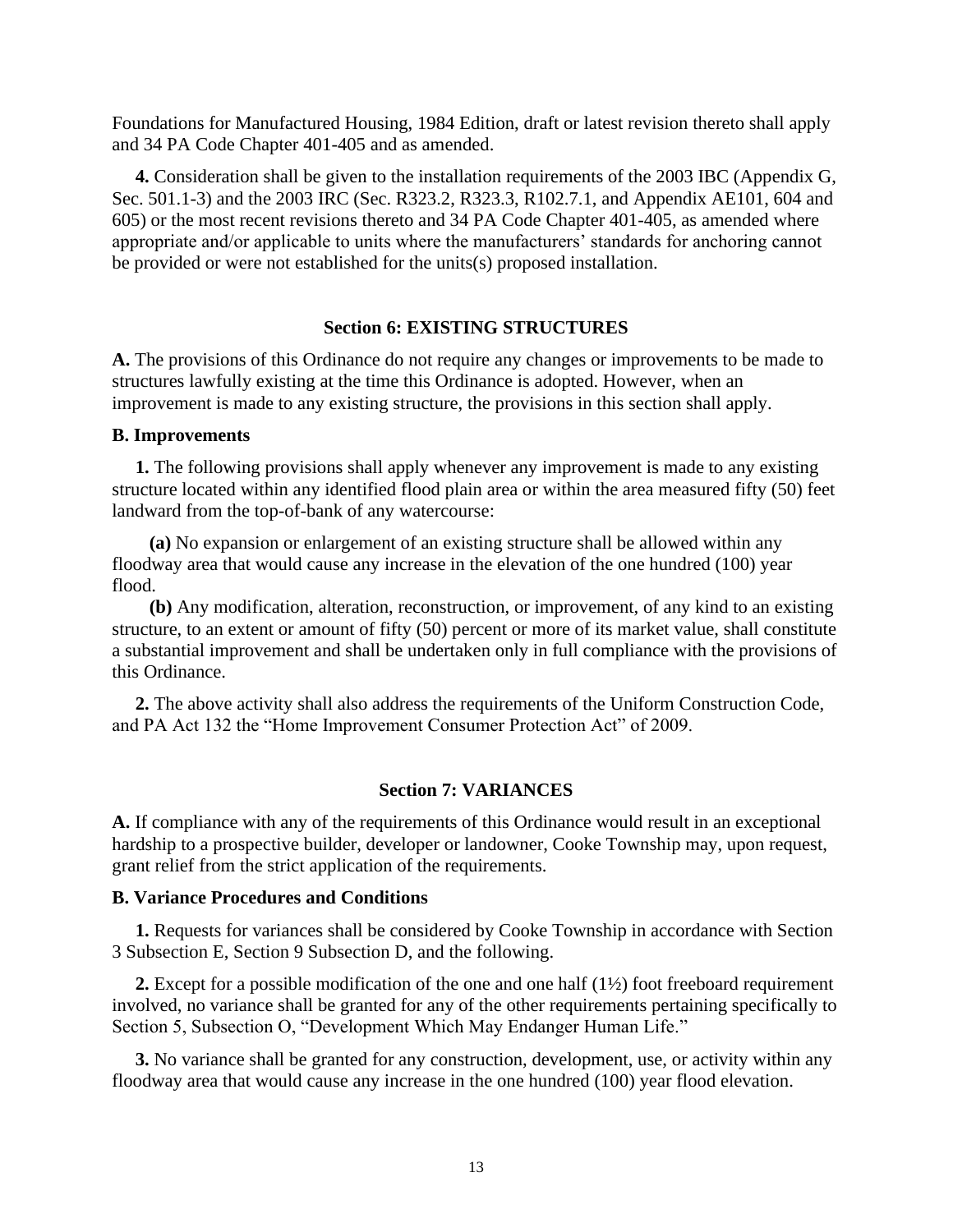**4.** If granted, a variance shall involve only the least modification necessary to provide relief.

 **5.** In granting any variance, Cooke Township shall attach whatever reasonable conditions and safeguards it considers necessary in order to protect the public health, safety, and welfare, and to achieve the objectives of this Ordinance.

**6.** Whenever a variance is granted, Cooke Township shall notify the applicant in writing that:

- **(a)** The granting of the variance may result in increased premium rates for flood insurance.
- **(b)** Such variances may increase the risks to life and property.

 **7.** In reviewing any request for a variance, Cooke Township shall consider, at a minimum, the following:

- **(a)** That there is good and sufficient cause.
- **(b)** That failure to grant the variance would result in exceptional hardship to the applicant.
- **(c)** That the granting of the variance will:
	- **(1)** neither result in an unacceptable or prohibited increase in flood heights, additional threats to public safety, or extraordinary public expense; nor
	- **(2)** create nuisances, cause fraud on, or victimize the public; nor
	- **(3)** create conflict with any other applicable State or local Ordinances and regulations.

 **8.** A complete record of all variance requests and related actions shall be maintained by Cooke Township and this information will be supplied to FEMA or other agencies as required.

**C.** Notwithstanding any of the above, however, all structures shall be designed and constructed so as to have the capability of resisting the one hundred (100) year flood.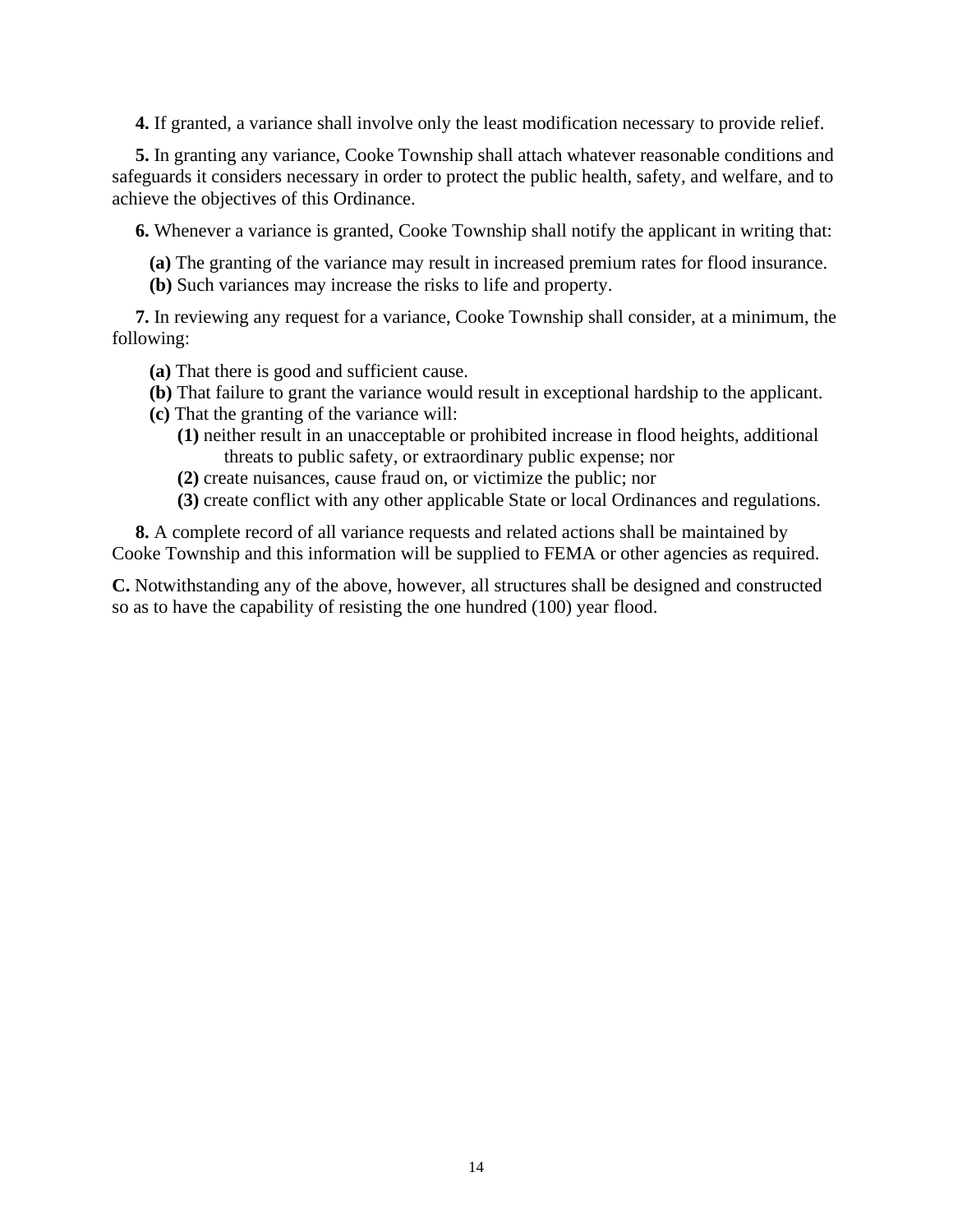## **Section 8: DEFINITIONS**

**A.** Unless specifically defined below, words and phrases used in this Ordinance shall be interpreted so as to give this Ordinance its most reasonable application.

### **B. Specific Definitions**

 **1. Accessory use or structure -** a use or structure on the same lot with, and of a nature customarily incidental and subordinate to the principal use or structure.

**2. Basement -** any area of the building having its floor below ground level on all sides.

 **3. Building -** a combination of materials to form a permanent structure having walls and a roof. Included shall be all manufactured homes and trailers to be used for human habitation.

 **4. Completely dry space -** a space which will remain totally dry during flooding; the structure is designed and constructed to prevent the passage of water and water vapor.

 **5. Development -** any man-made change to improved or unimproved real estate, including but not limited to the construction, reconstruction, renovation, repair, expansion, or alteration of buildings or other structures; the placement of manufactured homes; streets, and other paving; utilities; filling, grading and excavation; mining; dredging; drilling operations; storage of equipment or materials; and the subdivision of land.

 **6. Essentially dry space -** a space which will remain dry during flooding, except for the passage of some water vapor or minor seepage; the structure is substantially impermeable to the passage of water.

**7. Flood -** a temporary inundation of normally dry land areas.

 **8. Flood plain area -** a relatively flat or low land area which is subject to partial or complete inundation from an adjoining or nearby stream, river or watercourse; and/or any area subject to the unusual and rapid accumulation of surface waters from any source.

 **9. Flood proofing -** means any combination of structural and nonstructural additions, changes, or adjustments to structures which reduce or eliminate flood damage to real estate or improved real property, water and sanitary facilities, structures and their contents.

 **10. Floodway -** the designated area of a flood plain required to carry and discharge flood waters of a given magnitude. For the purposes of this Ordinance, the floodway shall be capable of accommodating a flood of the one hundred (100) year magnitude. In an area where no FEMA maps nor studies have defined the boundary of the floodway, it is assumed, absent evidence to the contrary, that the floodway extends from the stream to 50 feet landward from the top-of-bank of the stream.

**11. Historic structure -** any structure that is:

 **(a)** Listed individually in the National Register of Historic Places (a listing maintained by the Department of Interior) or preliminarily determined by the Secretary of the Interior as meeting the requirements for individual listing on the National Register; or

 **(b)** Certified or preliminarily determined by the Secretary of the Interior as contributing to the historical significance of a registered historic district or a district preliminarily determined by the Secretary to qualify as a registered historic district; or

**(c)** Individually listed on a State inventory of historic places; or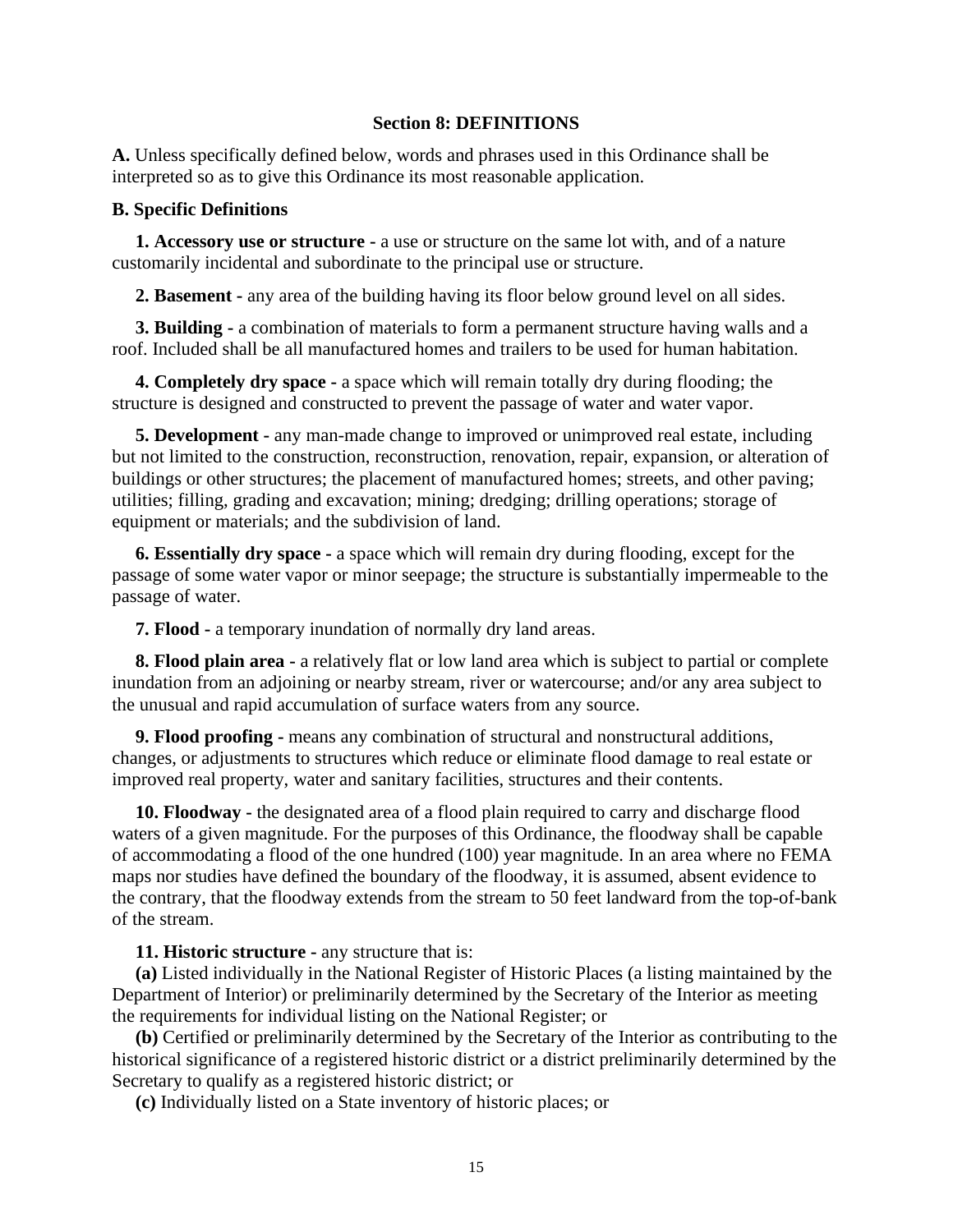**(d)** Individually listed on a local inventory of historic places in communities with historic preservation programs that have been certified either:

**(1)** By an approved state program as determined by the Secretary of the Interior or

**(2)** Directly by the Secretary of the Interior in states without approved programs.

 **12. Identified flood plain area -** the flood plain area specifically identified in this Ordinance as being inundated by the one hundred (100) year flood.

**13. Land development -** Any of the following activities:

 **(a)** The improvement of one lot or two or more contiguous lots, tracts, or parcels of land for any purpose involving:

 **(1)** a group of two or more residential or nonresidential buildings, whether proposed initially or cumulatively, or a single nonresidential building on a lot or lots regardless of the number of occupants or tenure; or

 **(2)** the division or allocation of land or space, whether initially or cumulatively, between or among two or more existing or prospective occupants by means of, or for the purpose of streets, common areas, leaseholds, condominiums, building groups or other features.

**(b)** a subdivision of land.

 **14. Lowest floor -** the lowest floor of the lowest fully enclosed area (including basement). An unfinished, flood resistant partially enclosed area, used solely for parking of vehicles, building access, and incidental storage, in an area other than a basement area is not considered the lowest floor of a building, provided that such space is not designed and built so that the structure is in violation of the applicable non-elevation design requirements of this Ordinance.

 **15. Manufactured home -** a structure, transportable in one or more sections, which is built on a permanent chassis, and is designed for use with or without a permanent foundation when attached to the required utilities. The term includes park trailers, travel trailers, recreational and other similar vehicles which are placed on a site for more than 180 consecutive days.

 **16. Manufactured home park -** a parcel of land under single ownership, which has been planned and improved for the placement of two or more manufactured homes for non-transient use.

 **17. Minor repair -** the replacement of existing work with equivalent materials for the purpose of its routine maintenance and upkeep, but not including the cutting away of any wall, partition or portion thereof, the removal or cutting of any structural beam or bearing support, or the removal or change of any required means of egress, or rearrangement of parts of a structure affecting the exitway requirements; nor shall minor repairs include addition to, alteration of, replacement or relocation of any standpipe, water supply, sewer, drainage, drain leader, gas, soil, waste, vent, or similar piping, electric wiring or mechanical or other work affecting public health or general safety.

 **18. New construction -** structures for which the start of construction commenced on or after December 10, 1981, and includes any subsequent improvements thereto.

 **19. One hundred year flood -** a flood that, on the average, is likely to occur once every one hundred (100) years (i.e. that has one (1) percent chance of occurring each year, although the flood may occur in any year).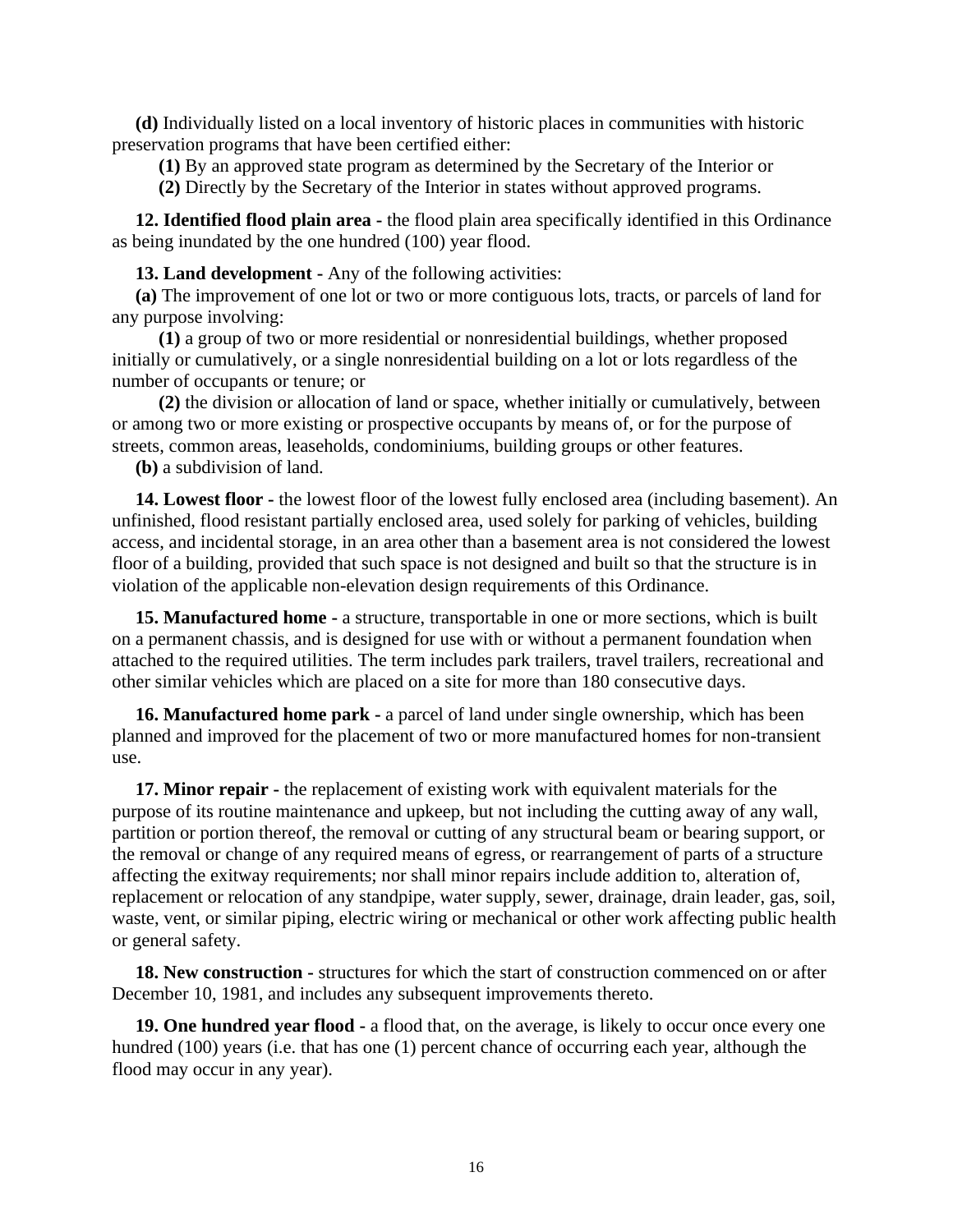**20. Person -** an individual, partnership, public or private association or corporation, firm, trust, estate, municipality, governmental unit, public utility or any other legal entity whatsoever, which is recognized by law as the subject of rights and duties.

 **21. Regulatory flood elevation -** the one hundred (100) year flood elevation plus a freeboard safety factor of one and one-half (1½) feet.

 **22. Structure -** anything constructed or erected on the ground or attached to the ground including, but not limited to buildings, sheds, manufactured homes, and other similar items.

 **23. Subdivision -** the division or redivision of a lot, tract, or parcel of land by any means into two or more lots, tracts, parcels or other divisions of land including changes in existing lot lines for the purpose, whether immediate or future, of lease, partition by the court for distribution to heirs, or devisees, transfer of ownership or building or lot development: Provided, however, that the subdivision by lease of land for agricultural purposes into parcels of more than ten acres, not involving any new street or easement of access or any residential dwelling, shall be exempted.

 **24. Substantial improvement -** Any reconstruction, rehabilitation, addition, or other improvement of a structure, the cost of which equals or exceeds fifty (50) percent of the market value of the structure before the "start of construction" of the improvement. This term includes structures which have incurred "substantial damage" regardless of the actual repair work performed. The term does not, however include either:

 **(a)** any project for improvement of a structure to correct existing violations of state or local health, sanitary, or safety code specifications which have been identified by the local code enforcement official and which are the minimum necessary to assure safe living conditions; or

 **(b)** any alteration of a "historic structure." provided that the alteration will not preclude the structure's continued designation as a "historic structure."

 **25. Top-of-bank** - A stream channel boundary where a majority of normal discharges and channel forming activities takes place. The top-of-bank boundary contains the active stream channel and the associated banks. Beyond the top-of-bank boundary, a rising water level just begins to flow out of the stream channel and into a floodplain.

 **26. Uniform Construction Code –** The statewide building code adopted by the Pennsylvania General Assembly in 1999, applicable to new construction in all municipalities whether administered by the municipality, a third party, or the Department of Labor & Industry. Applicable to Residential and Commercial buildings, the Code adopted the International Residential Code (IRC) and International Building Code (IBC) of 2003 by reference as the construction standard applicable with the Commonwealth flood plain construction. For coordination purposes, references to the above are made specifically to various sections of the IRC and the IBC.

 **27. Watercourse -** A channel or conveyance of surface water having defined beds and banks, whether natural or artificial, with perennial or intermittent flow.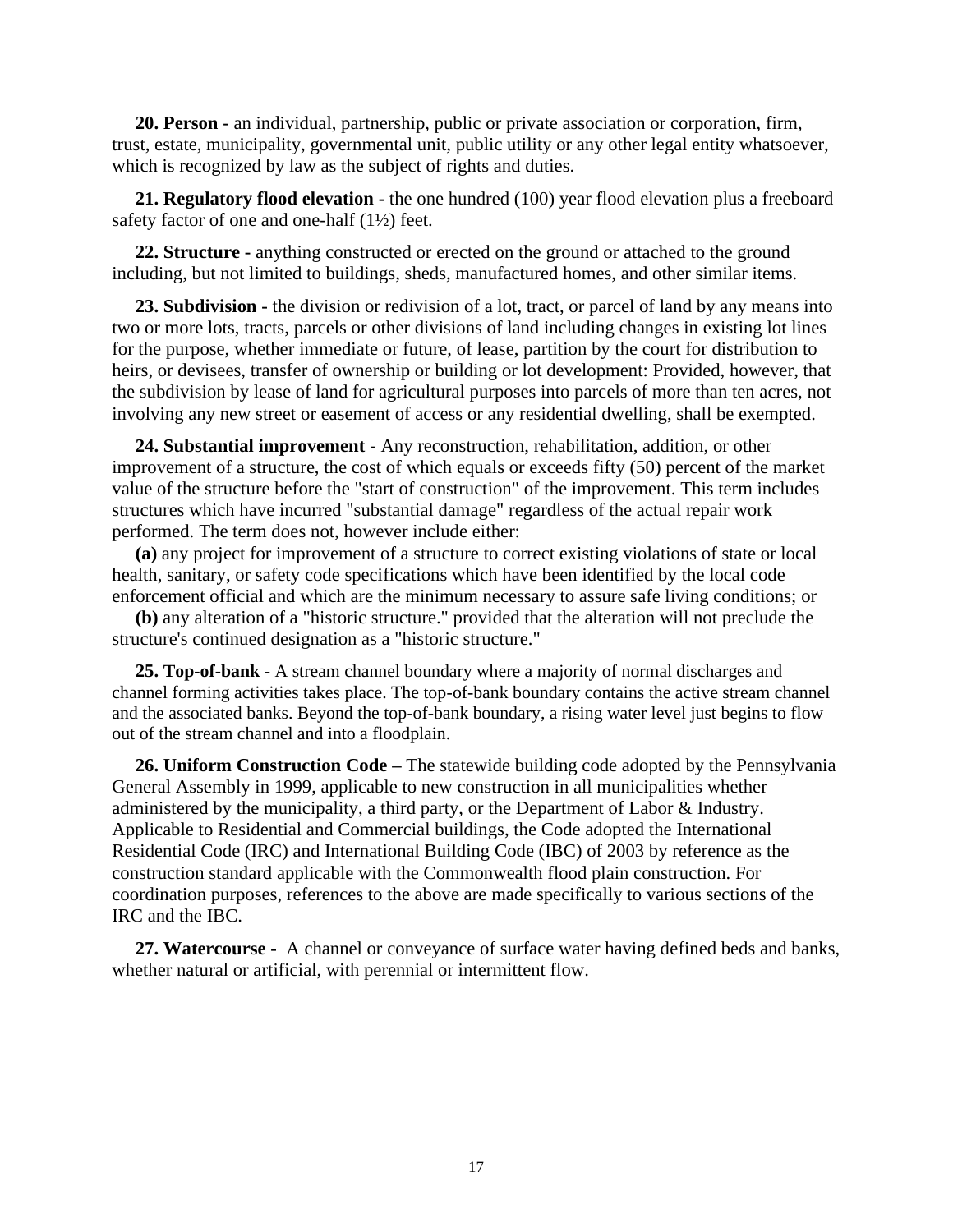# **Section 9: VIOLATIONS AND PENALTIES**

**A.** Violation of any provision or requirement of this Ordinance or violation of any statement, plan, application, permit, or certificate approved under the provisions of this Ordinance shall be considered an offense punishable by a fine of not more than five hundred dollars (\$500), or imprisonment for not more than sixty days, for each offense. Each day that a violation is continued shall constitute a separate offense.

**B.** The owner, general agent or contractor of a building, premises, or part thereof where such a violation has been committed or does exist shall be guilty of such an offense.

**C.** Any agent, contractor, architect, builder, corporation or other person who commits, takes part or assists in such violation shall also be guilty of such an offense.

**D.** Any person aggrieved by any decision of the Cooke Township Board of Supervisors may seek relief therefrom by appeal to court, as provided by the laws of this Commonwealth including the Pennsylvania Flood Plain Management Act.

## **Section 10: ENFORCEMENT**

The Cooke Township Supervisors, code enforcement officer, or other designated official shall be responsible for enforcing the provisions of this Ordinance.

## **Section 11: LIABILITY**

Cooke Township, its agents, officials, and representatives, shall not, under any circumstances, be liable or responsible for damages caused to any person or property by reason of the provisions of this Ordinance.

## **Section 12: SEVERABILITY**

The provisions of this Ordinance are severable, and if any provision of this Ordinance or the application thereof is held invalid, the invalidity shall not affect other provisions or applications of this Ordinance.

# **Section 13: INCONSISTENT ORDINANCES REPEALED**

All other Ordinances or parts of Ordinances in conflict herewith are hereby repealed.